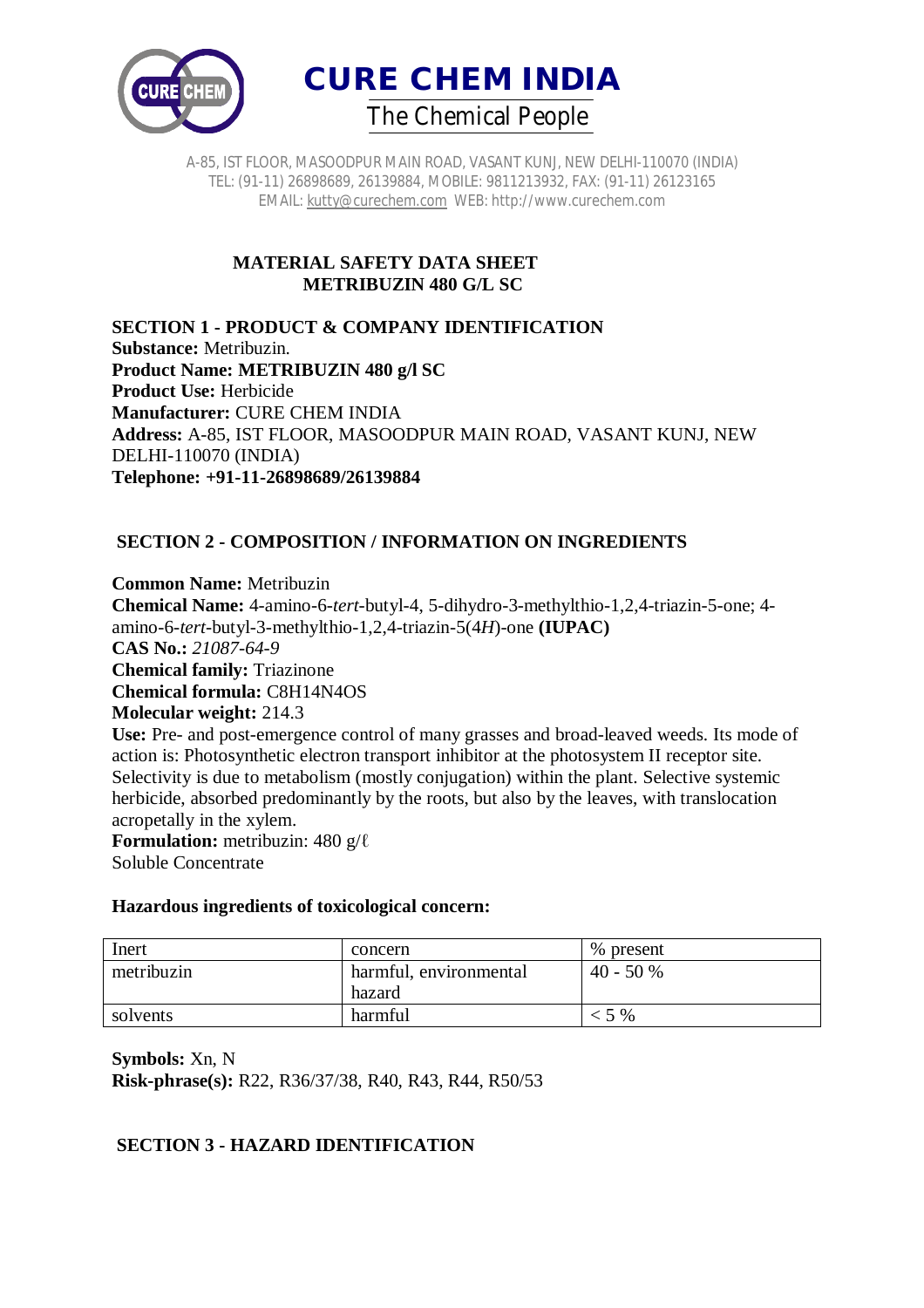

A-85, IST FLOOR, MASOODPUR MAIN ROAD, VASANT KUNJ, NEW DELHI-110070 (INDIA) TEL: (91-11) 26898689, 26139884, MOBILE: 9811213932, FAX: (91-11) 26123165 EMAIL: kutty@curechem.com WEB: http://www.curechem.com

**Likely routes of exposure:** Skin contact, ingestion and inhalation. **Skin:** May cause mild irritation and mild sensitization to some individuals. **Eye contact:** Mild to moderate eye irritant. **Ingestion:** Minimally toxic. Harmful if swallowed. **Inhalation:** Minimally toxic. Harmful if inhaled.

# **SECTION 4 - FIRST AID MEASURES AND PRECAUTIONS**

### **Inhalation:**

Remove source of contamination, or move victim to fresh air. Affected person must kept warm and at rest. Treat symptomatically and supportively. If breathing is difficult, a qualified person should administer oxygen. Get medical attention immediately if effects persist. **Skin contact:** 

Move the victim to fresh air and remove all contaminated clothing, shoes and leather goods. Gently wipe off excess chemical. Wash affected skin areas gently and thoroughly with cold water and non-abrasive soap. Do not rub the skin. If irritation persists, obtain medical attention.

#### **Eye contact:**

Immediately flush the eyes with clean, gently flowing cold water for 20 minutes, holding the eyelid(s) open. If irritation persists, obtain medical attention.

#### **Ingestion:**

Have victim rinse mouth thoroughly with water. Do not induce vomiting. Seek medical advice immediately, showing container and label.

#### **Advice to physician:**

There is no specific antidote. Treat symptomatically and supportively as and when required. Gastric lavage could be considered. Give oxygen if respiration is depressed.

# **SECTION 5 - FIRE-FIGHTING MEASURES**

# **Fire and explosion hazard:**

# **Flash point: None – water based.**

# **This material is not flammable.**

# **Extinguishing agents:**

Extinguish fires with carbon dioxide, dry powder, or alcohol-resistant foam. Water spray can be used for cooling of unaffected stock, but avoid water coming in contact with the product. Use as little water as possible. Use spray or fog. Solid stream may cause spreading. Contain water used for fire fighting for later disposal.

# **Hazardous products of combustion:**

In a fire, carbon oxides (CO, CO2), nitrogen oxides (NOx) and sulfur oxides (SOx) may be formed.

# **Fire fighting:**

Remove spectators from surrounding area. Remove container from fire area if possible. Contain fire control agents for later disposal. Use a recommended extinguishing agent for the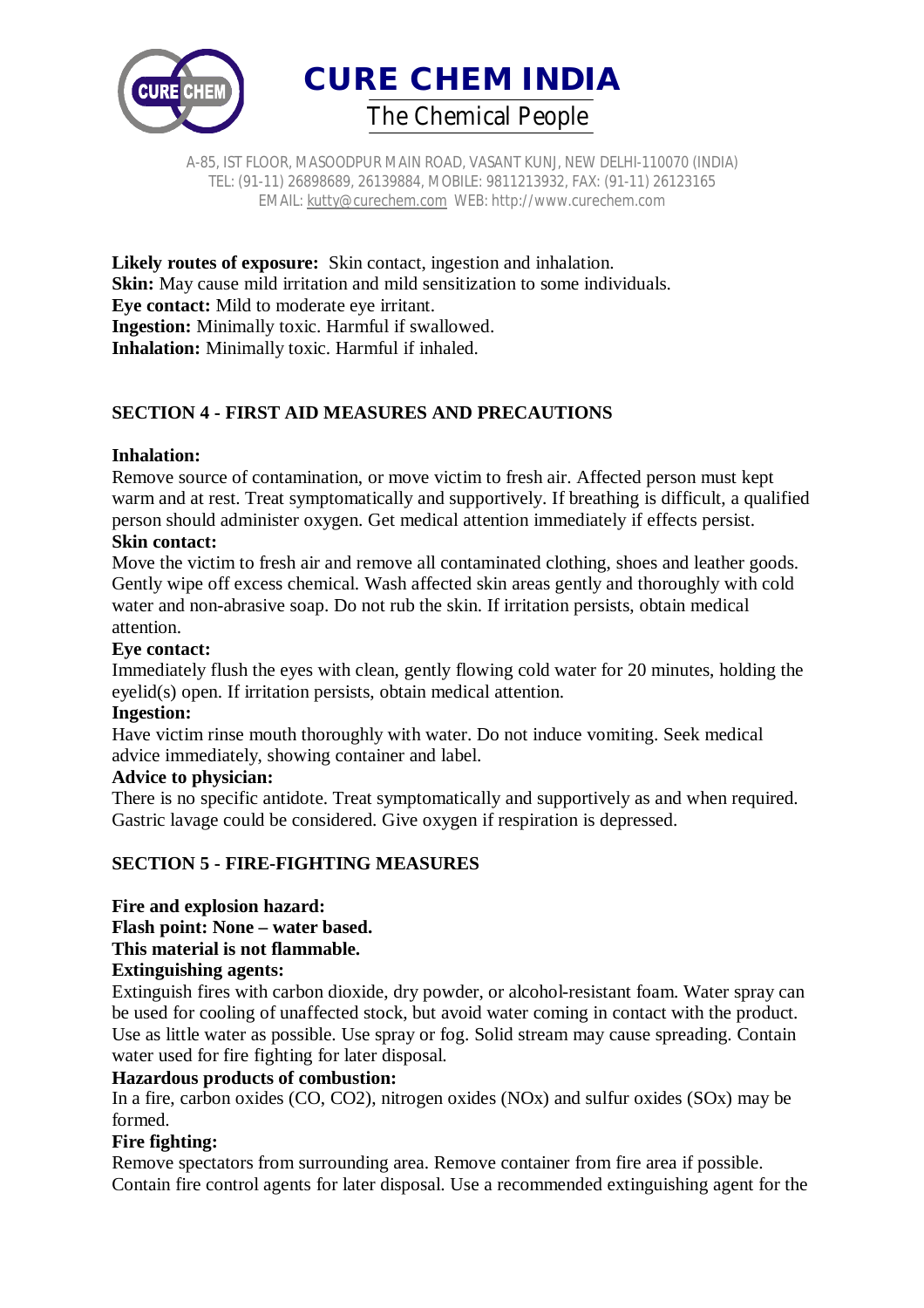

A-85, IST FLOOR, MASOODPUR MAIN ROAD, VASANT KUNJ, NEW DELHI-110070 (INDIA) TEL: (91-11) 26898689, 26139884, MOBILE: 9811213932, FAX: (91-11) 26123165 EMAIL: kutty@curechem.com WEB: http://www.curechem.com

type of surrounding fire. Avoid inhaling hazardous vapours and fumes from burning materials. Keep upwind.

# **Personal protective equipment:**

Fire may produce irritating or poisonous vapours (toxic fumes of carbon oxides, nitrogen oxides and sulfur oxides), mists or other products of combustion. Fire fighters and others that may be exposed should wear full protective clothing and self-contained breathing apparatus.

# **SECTION 6 - ACCIDENTAL RELEASE MEASURES (SPILLAGE)**

# **Personal precautions:**

Avoid contact with skin and eyes. Do not breathe in spray or fumes. For personal protection see Section 8.

### **Environmental precautions:**

Do not allow entering drains or watercourses. Uncontrolled discharges, spillage of Metribuzin or into water courses (or public waters) to be reported immediately to the Environmental Management Agency (EMA).

### **Occupational spill:**

Do not touch spilled material; stop leak if you can do it without risk. Keep out unprotected persons and animals.

For small liquid spills, soak up with damp earth or sand, or other non-combustible absorbent material. Place the material into a clean, dry container and cover for subsequent disposal. For large liquid spills, contain the liquid by damming in with absorptive material and pump into containers. Soak up remainder with absorbent material.

Label containers with its content and dispose it in accordance with local regulations. Open burning or dumping of this material is prohibited. Do not flush spilled material into drains. Keep spectators away. In situations where product comes in contact with water, contain contaminated water for disposal.

# **SECTION 7 - HANDLING AND STORAGE REQUIREMENTS**

# **Handling:**

Avoid contact with eyes, prolonged contact with skin, and inhalation of spray and fumes. Handle product with caution. Use with adequate ventilation. Wash hands before eating, drinking, chewing gum, smoking or using the toilet. Remove clothing immediately if the herbicide gets inside. Then wash skin thoroughly using a non-abrasive soap and put on clean clothing. Operators should change and wash clothing after use. Do not apply directly to areas where surface water is present, or to intertidal areas below the mean high water mark. Water used to clean equipment must be disposed of correctly to avoid contamination.

#### **Storage:**

Product must be kept in its original, labelled and closed container in dry, cool, shaded, wellventilated area, away from heat, sparks and other sources of ignition. Do not store with other pesticides, fertilizer, seeds, foodstuffs and water supplies. Keep away from incompatible substances. Product is incompatible with galvanized steel or unlined mild steel. Keep out of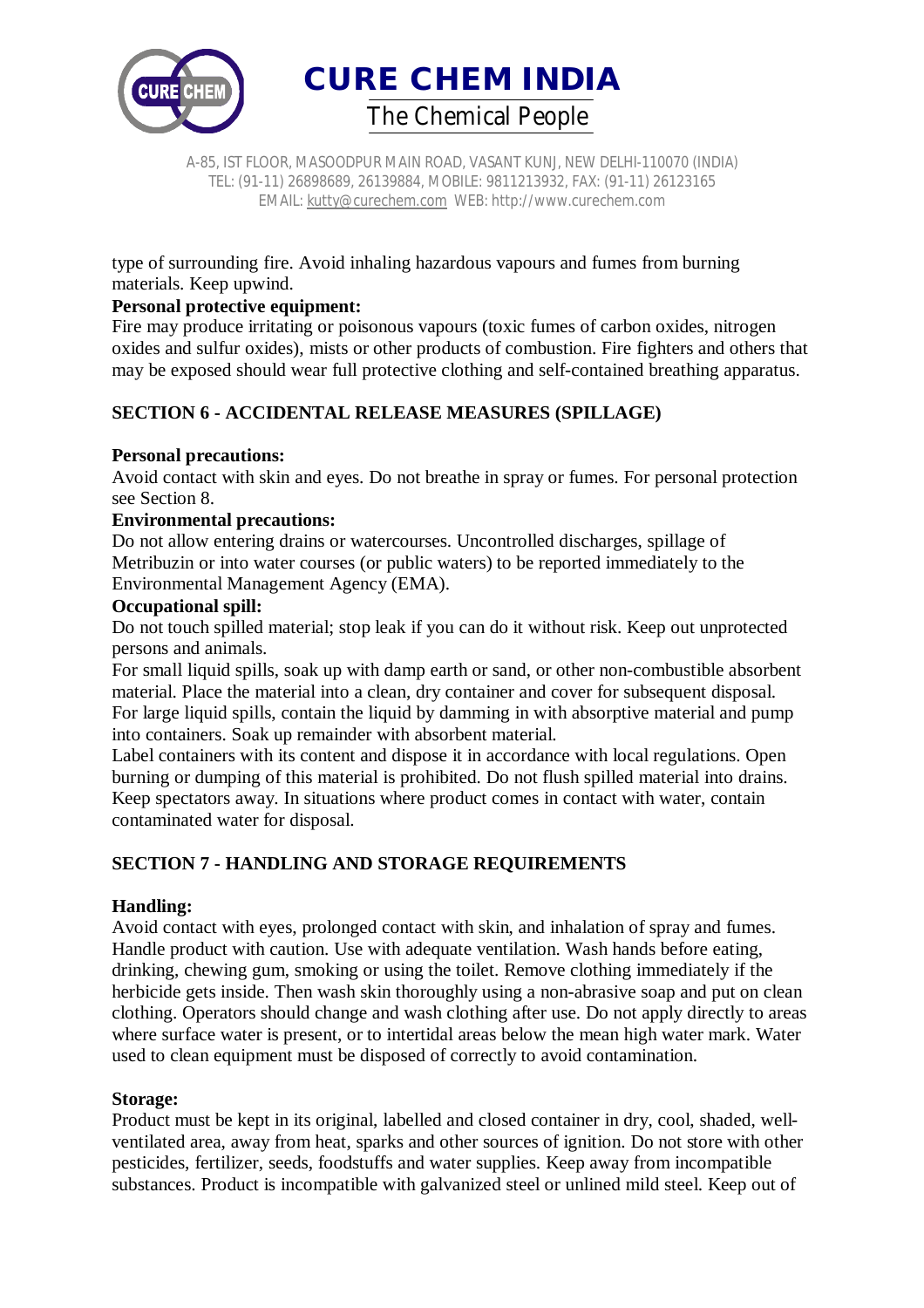

A-85, IST FLOOR, MASOODPUR MAIN ROAD, VASANT KUNJ, NEW DELHI-110070 (INDIA) TEL: (91-11) 26898689, 26139884, MOBILE: 9811213932, FAX: (91-11) 26123165 EMAIL: kutty@curechem.com WEB: http://www.curechem.com

reach of unauthorized persons, children and animals. Local regulations should be complied with.

# **SECTION 8 - EXPOSURE CONTROL/PERSONAL PROTECTION**

It is essential to provide adequate ventilation. The measures appropriate for a particular work site depend on how this material is used and on the extent of exposure. Ensure that control systems are properly designed and maintained. Comply with occupational safety, environmental, fire and other applicable regulations.

# **PERSONAL PROTECTIVE EQUIPMENT:**

If engineering controls and work practices are not effective in controlling exposure to this material, then wear suitable personal protective equipment including approved respiratory protection.

### **Respirator:**

It is usually safe to use the product without a mask or respirator. If the product is used in dusty or confined conditions, a mask or respirator suitable for protection from dusts and mists of pesticides is adequate. Limitations of respirator use specified by the approving agency and the manufacturer must be observed.

### **Clothing:**

Employee must wear appropriate protective (impervious) clothing and equipment to prevent repeated or prolonged skin contact with this substance.

#### **Gloves:**

Employee must wear appropriate synthetic protective gloves to prevent contact with this substance.

#### **Eye protection:**

Wear safety goggles or face shield.

*Emergency eye wash*: Where there is any possibility that an employee's eyes may be exposed to this substance; the employer should provide an eye wash fountain or appropriate alternative within the immediate work area for emergency use.

# **SECTION 9 - PHYSICAL AND CHEMICAL PROPERTIES**

**Appearance:** Beige free flowing homogenous liquid. **Odour:** Musty odour. **Relative density:** 1.145 ± 0.05 g/cm3 at 20 OC. **Solubility in water:** Soluble. **Flash point:** None, Water based and does not flash. **pH:** 6,8 **Oxidising properties: product is** none oxidising. **Viscosity:** Dynamic: 790 cP

# **SECTION 10 - STABILITY AND REACTIVITY**

**Stability:** Stable under normal temperatures and storage conditions. **Storage stability:**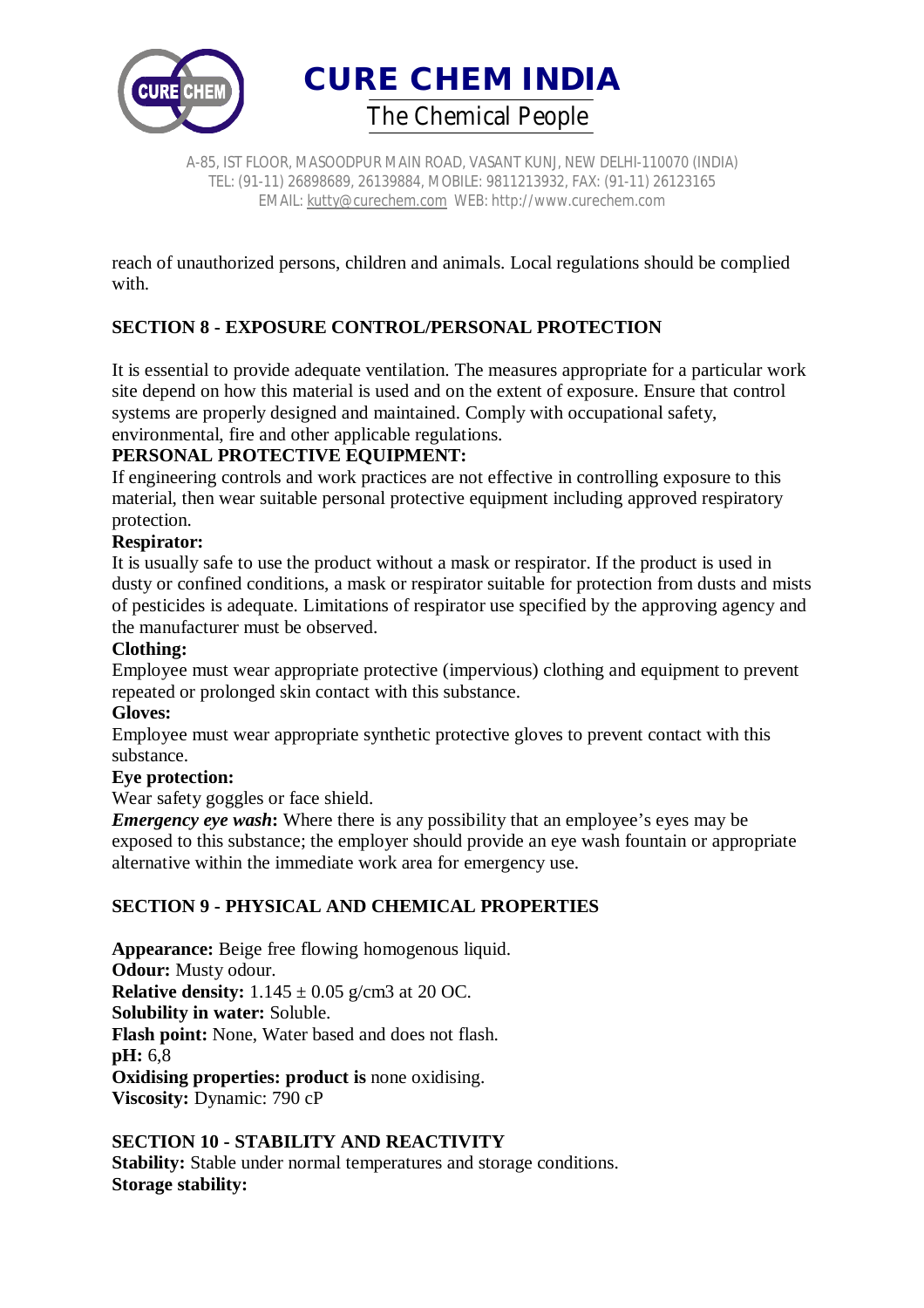

A-85, IST FLOOR, MASOODPUR MAIN ROAD, VASANT KUNJ, NEW DELHI-110070 (INDIA) TEL: (91-11) 26898689, 26139884, MOBILE: 9811213932, FAX: (91-11) 26123165 EMAIL: kutty@curechem.com WEB: http://www.curechem.com

Metribuzin is stable for 2 years under normal warehouse conditions. Keep product at temperatures below  $50^0C$  and above  $0^0C$ .

# **Incompatibility:**

Product is normally compatible with diuron, ametryn and paraquat provided the mixing instructions are strictly adhered to. The quality of the water however, can affect the compatibility. Therefore, a compatibility test should be carried out with the water and the products to be used prior to mixing. Do not physically mix concentrate directly with other herbicides or pesticide concentrates; always dilute first. Avoid strong alkalis.

#### **Thermal decomposition:**

Toxic oxides of carbon, nitrogen and sulfur are released when the product decomposes on heating.

# **SECTION 11 - TOXICOLOGICAL INFORMATION**

**Acute oral LD50:** 2000 mg/kg in rats.

**Acute dermal LD50:** 20 000 mg/kg in rats.

**Inhalation:** Technical: LC50 (4 hours):  $> 0.65$  mg/ $\ell$  air.

**Acute skin irritation:** may cause mild skin irritation.

**Acute eye irritation:** mild to moderate eye irritant.

**Skin sensitization:** may cause mild sensitization.

**Reproductivity:** Metribuzin does not cause reproductive effects.

# **Teratogenicity:**

Data suggest that metribuzin is unlikely to cause teratogenic effects in humans under normal circumstances.

#### **Mutagenicity:**

Tests on live animals and on tissue cultures have shown that metribuzin has no mutagenic activity.

#### **Carcinogenicity:**

There were no indications of carcinogenic effects in rats receiving dietary doses of up to 15 mg/kg/day for 2 years, nor in mice fed up to about 380 mg/kg/day for 2 years. These data suggest that metribuzin is not carcinogenic.

### **Organ toxicity:**

In single high dose studies, metribuzin appears to depress the central nervous system. Other studies indicate that the target organs of metribuzin are the thyroid gland and the liver. **ADI:** 0,013 mg/kg body weight.

# **SECTION 12 - ECOLOGICAL INFORMATION**

# **Degradability:**

Metribuzin is of moderate persistence in the soil environment. The half-life varies according to soil type and climatic conditions. Soil half-lives of 30 to 120 days have been reported; a representative value may be approximately 60 days. Metribuzin is poorly bound to most soils and soluble in water, giving it a potential for leaching in many soil types. The major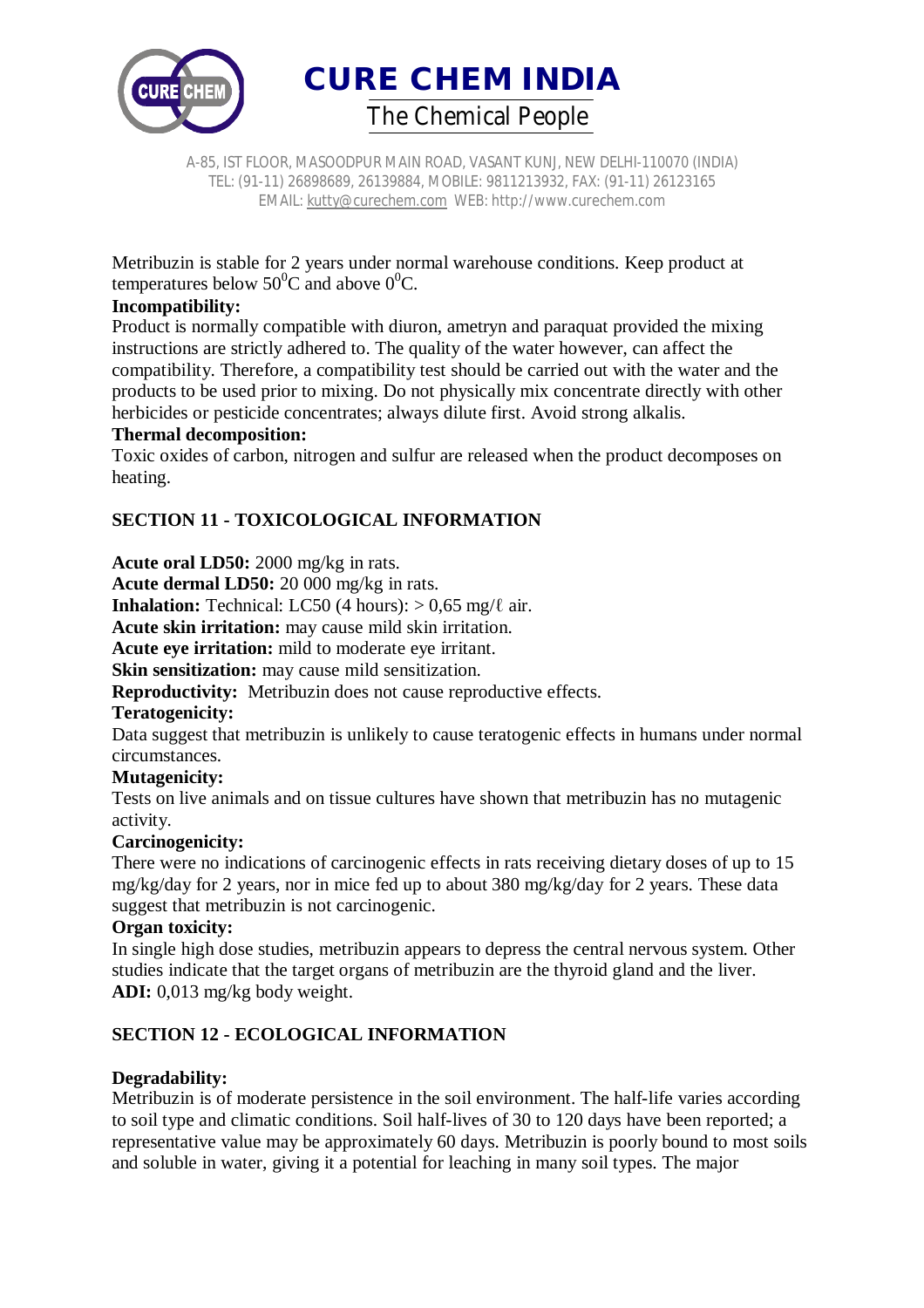

A-85, IST FLOOR, MASOODPUR MAIN ROAD, VASANT KUNJ, NEW DELHI-110070 (INDIA) TEL: (91-11) 26898689, 26139884, MOBILE: 9811213932, FAX: (91-11) 26123165 EMAIL: kutty@curechem.com WEB: http://www.curechem.com

mechanism by which metribuzin is lost from soil is microbial degradation. Losses due to volatilization or photo-degradation are not significant under field conditions. The half-life of metribuzin in pond water is approximately 7 days. If present, metribuzin would most likely be found in the water column rather than the sediment, due to its low binding affinity and high water solubility.

# **ECOTOXICOLOGY:**

**Birds: Slightly toxic to moderately toxic.**  LC50: Mallard duck: 460 - 680 mg/kg Bobwhite quail: 164 mg/kg **Metribuzin 480 g/l SC is moderately to very toxic to aquatic organisms. Fish:**  LC50 (96 hours): Rainbow trout: 74.6 mg/ℓ Sheepshead minnows: 85 mg/ℓ Golden orfe: 141.6 mg/ℓ **Algae:** ErC50: *Scenedesmus subspicatus* 0.021 mg/ℓ **Daphnia:** LC50 (48 hours): 4.5 – 49.6 mg/ℓ **Bees: Not toxic.** LD50: 35 μg/bee **Earthworms:**  LC50 (14 days): *Eisenia foetida*: 331.8 mg/kg dry soil

# **SECTION 13 - DISPOSAL CONSIDERATION**

# **Pesticide disposal:**

Open dumping or burning of this pesticide is prohibited Waste resulting from the use of this product that cannot be reused or reprocessed. Never pour untreated waste or surplus products into public sewers or where there is any danger of run-off or seepage into water systems. Do not contaminate rivers, dams or any other water sources with the product or used containers. Comply with local legislation applying to waste disposal.

# **Container disposal:**

Emptied containers retain vapour and product residues. Observe all labelled safeguards until container is destroyed.

TRIPLE RINSE empty containers in the following manner: Invert the empty container over the spray or mixing tank and allow to drain for at least 30 seconds after the flow has slowed down to a drip. Thereafter rinse the container three times with a volume of water equal to a minimum of 10 % of that of the container. Add the rinsings to the contents of the spray tank before destroying the container in the prescribed manner.

Do not re-use the empty container for any other purpose but destroy it by perforation and flattening and bury in an approved dump site. Prevent contamination of food, feedstuffs, drinking water and eating utensils.

Comply with local legislation applying to waste disposal.

# **SECTION 14 - TRANSPORT INFORMATION**